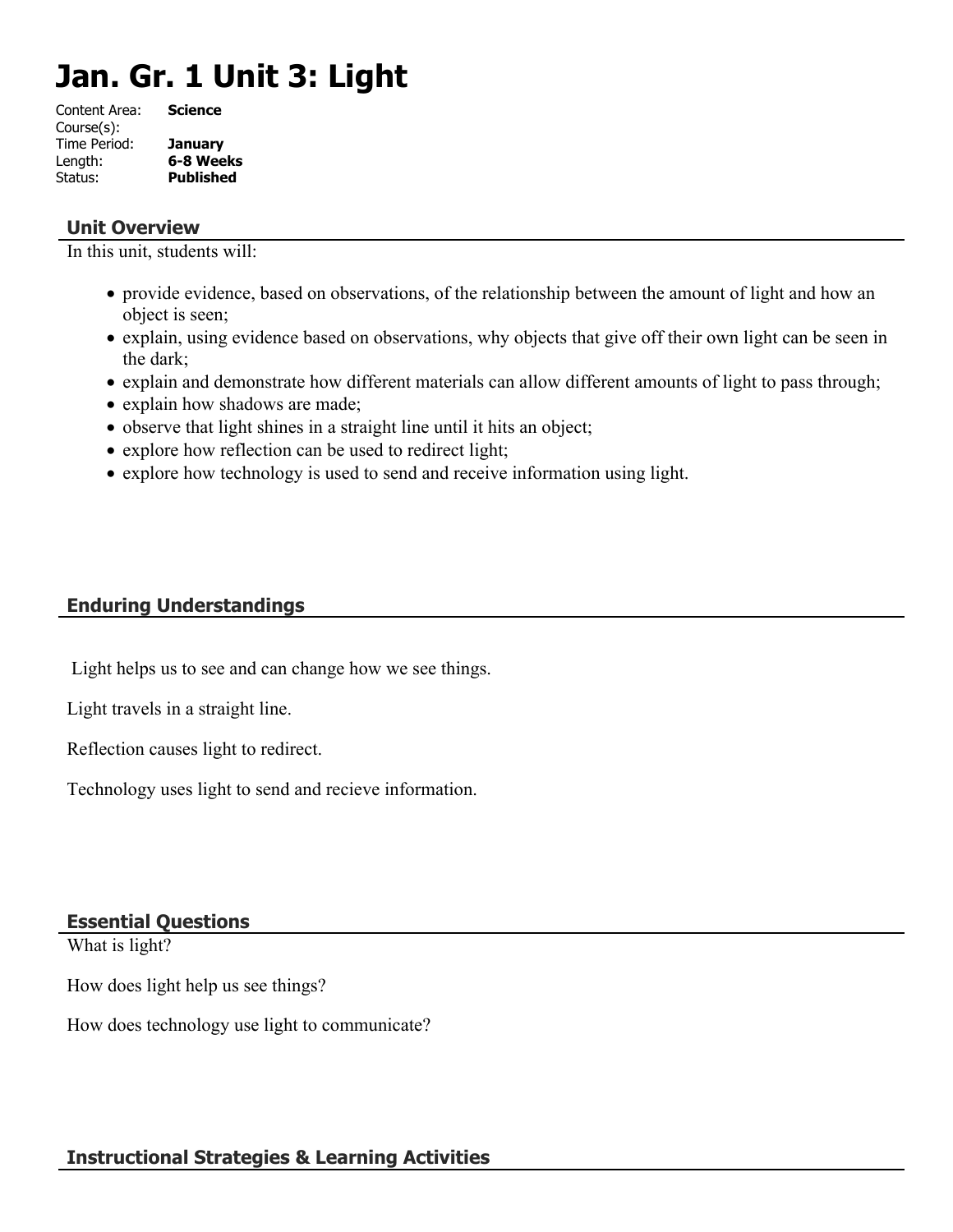• Unit 3: Light

Teacher eBook

Light: Unit Project: Make a Rainbow

During the unit project "Make a Rainbow," children will:

- o Plan and conduct an investigation to explain how a rainbow forms.
- o Use tools and materials to carry out an investigation.
- o Make observations and draw conclusions.

Launch

 $\bullet$ 

Unit 3: Light

Student Edition

Light: Unit Opener

The Unit Opener for "Light" introduces the unit project, Make a Rainbow. During this unit project, children will:

- o Plan and conduct an investigation to explain how a rainbow forms.
- o Use tools and materials to carry out an investigation.
- o Make observations and draw conclusions.

Launch

 $\bullet$ 

Unit 3: Light

Online Assessment

Light: Unit Pretest

The interactive Unit Pretest for "Light" focuses on prerequisite knowledge. The test is composed primarily of DOK 1 items that evaluate student preparedness for the upcoming content. Launch

 $\bullet$ 

Unit 3: Light

Teacher Edition

Light: 3D Unit Planning

Planning resources are available for each lesson and hands-on activity in the unit "Light." Launch

 $\bullet$ 

Unit 3: Light

Assessment Guide

Light: Unit Pretest (Editable)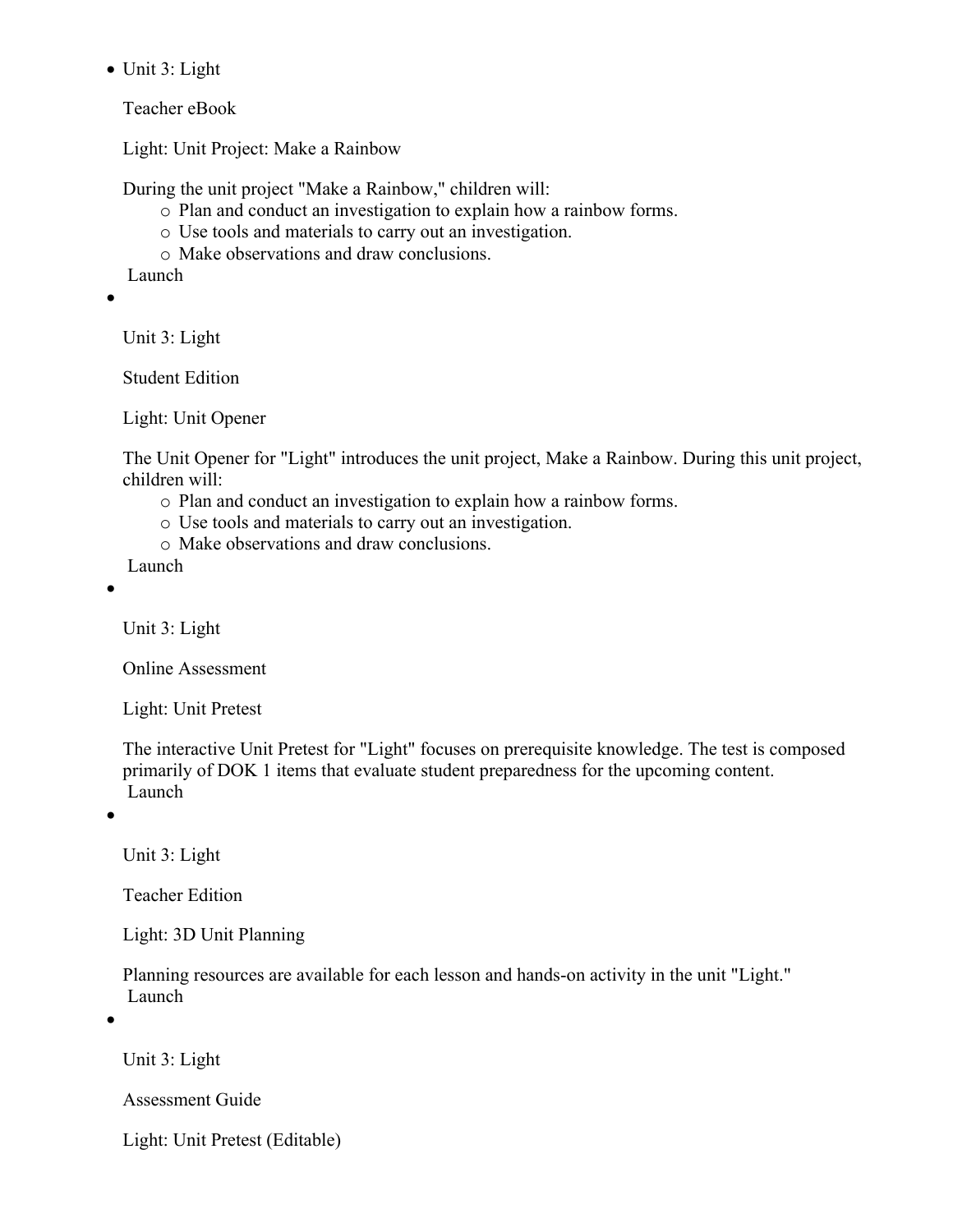The Unit Pretest for "Light" focuses on prerequisite knowledge. The test is composed primarily of DOK 1 items that evaluate student preparedness for the upcoming content. Launch

 $\bullet$ 

Unit 3: Light

Teacher Edition

Light: Unit At a Glance

Unit at a Glance for "Light" includes the unit table of contents, unit vocabulary words, and the vocabulary game, Guess the Word. In this unit, children will:

- o provide evidence, based on observations, of the relationship between the amount of light and how an object is seen;
- o explain, using evidence based on observations, why objects that give off their own light can be seen in the dark;
- o explain and demonstrate how different materials can allow different amounts of light to pass through;
- o explain how shadows are made;
- o observe that light shines in a straight line until it hits an object;
- o explore how reflection can be used to redirect light;
- o explore how technology is used to send and receive information using light.

Launch

 $\bullet$ 

Unit 3: Light

Teacher Edition

Light: Connecting with NGSS

These opportunities for informal science learning provide local context and extend and enhance concepts from the unit "Light." Launch

 $\bullet$ 

Unit 3: Light

Online Assessment

Light: Unit Test

The interactive Unit Test for "Light" assesses students' ability to apply knowledge to solve problems and explain phenomena in relation to the Performance Expectations associated with the unit. In this unit, children:

- o provide evidence, based on observations, of the relationship between the amount of light and how an object is seen;
- o explain, using evidence based on observations, why objects that give off their own light can be seen in the dark;
- o explain and demonstrate how different materials can allow different amounts of light to pass through;
- o explain how shadows are made;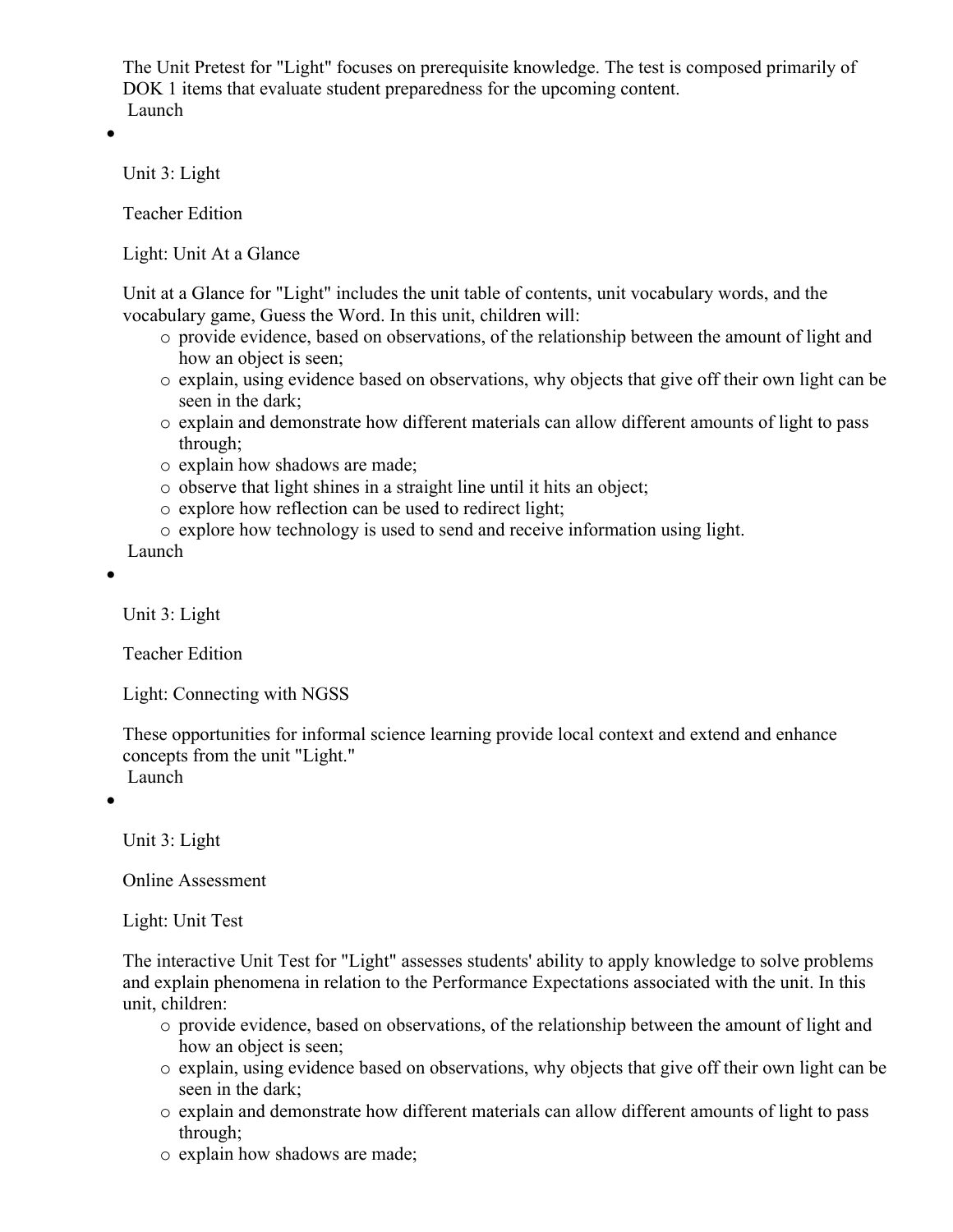o observe that light shines in a straight line until it hits an object;

- o explore how reflection can be used to redirect light;
- o explore how technology is used to send and receive information using light.

Launch

 $\bullet$ 

Unit 3: Light

Assessment Guide

Light: Unit Test (Editable)

The Unit Test for "Light" assesses students' ability to apply knowledge to solve problems and explain phenomena in relation to the Performance Expectations associated with the unit. In this unit, children:

- o provide evidence, based on observations, of the relationship between the amount of light and how an object is seen;
- o explain, using evidence based on observations, why objects that give off their own light can be seen in the dark;
- o explain and demonstrate how different materials can allow different amounts of light to pass through;
- o explain how shadows are made;
- o observe that light shines in a straight line until it hits an object;
- o explore how reflection can be used to redirect light;
- o explore how technology is used to send and receive information using light.

Launch

 $\bullet$ 

Unit 3: Light

Teacher eBook

Light: Unit Opener

The Unit Opener introduces the unit "Light" and the unit project, Make a Rainbow. Launch

 $\bullet$ 

Unit 3: Light

Student Edition

Light: Unit At a Glance

Unit at a Glance for "Light" includes the unit table of contents, unit vocabulary words, and the vocabulary game, Guess the Word. In this unit, children will:

- o provide evidence, based on observations, of the relationship between the amount of light and how an object is seen;
- o explain, using evidence based on observations, why objects that give off their own light can be seen in the dark;
- o explain and demonstrate how different materials can allow different amounts of light to pass through;
- o explain how shadows are made;
- o observe that light shines in a straight line until it hits an object;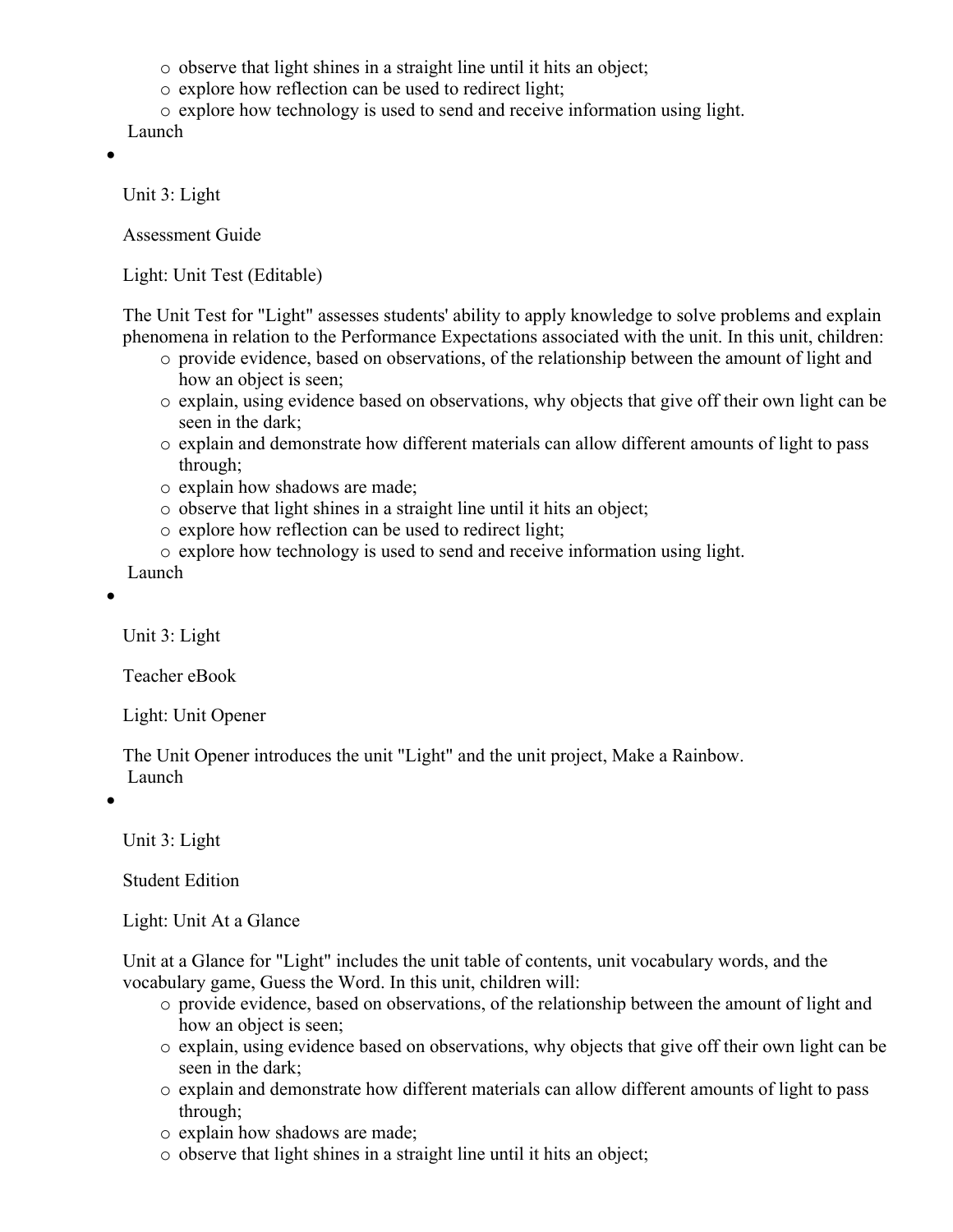o explore how reflection can be used to redirect light;

- o explore how technology is used to send and receive information using light.
- Launch
- $\bullet$

Unit 3: Light

Home Letter

Light: Home Letter

This is the home letter for the unit "Light." Launch

 $\bullet$ 

Unit 3: Light

Student eBook

Light: Unit Opener

The Unit Opener for "Light" introduces the unit project, Make a Rainbow. During this unit project, children will:

- o Plan and conduct an investigation to explain how a rainbow forms.
- o Use tools and materials to carry out an investigation.
- o Make observations and draw conclusions.

Launch

 $\bullet$ 

Unit 3: Light

Teacher Edition

Light: Integrating the NGSS\* Three Dimensions of Learning

This section details the Performance Expectations covered in the unit "Light." Launch

 $\bullet$ 

Unit 3: Light

Assessment Guide

Light: Unit Pretest

The Unit Pretest for "Light" focuses on prerequisite knowledge. The test is composed primarily of DOK 1 items that evaluate student preparedness for the upcoming content. Launch

o Unit 3: Light

Teacher Edition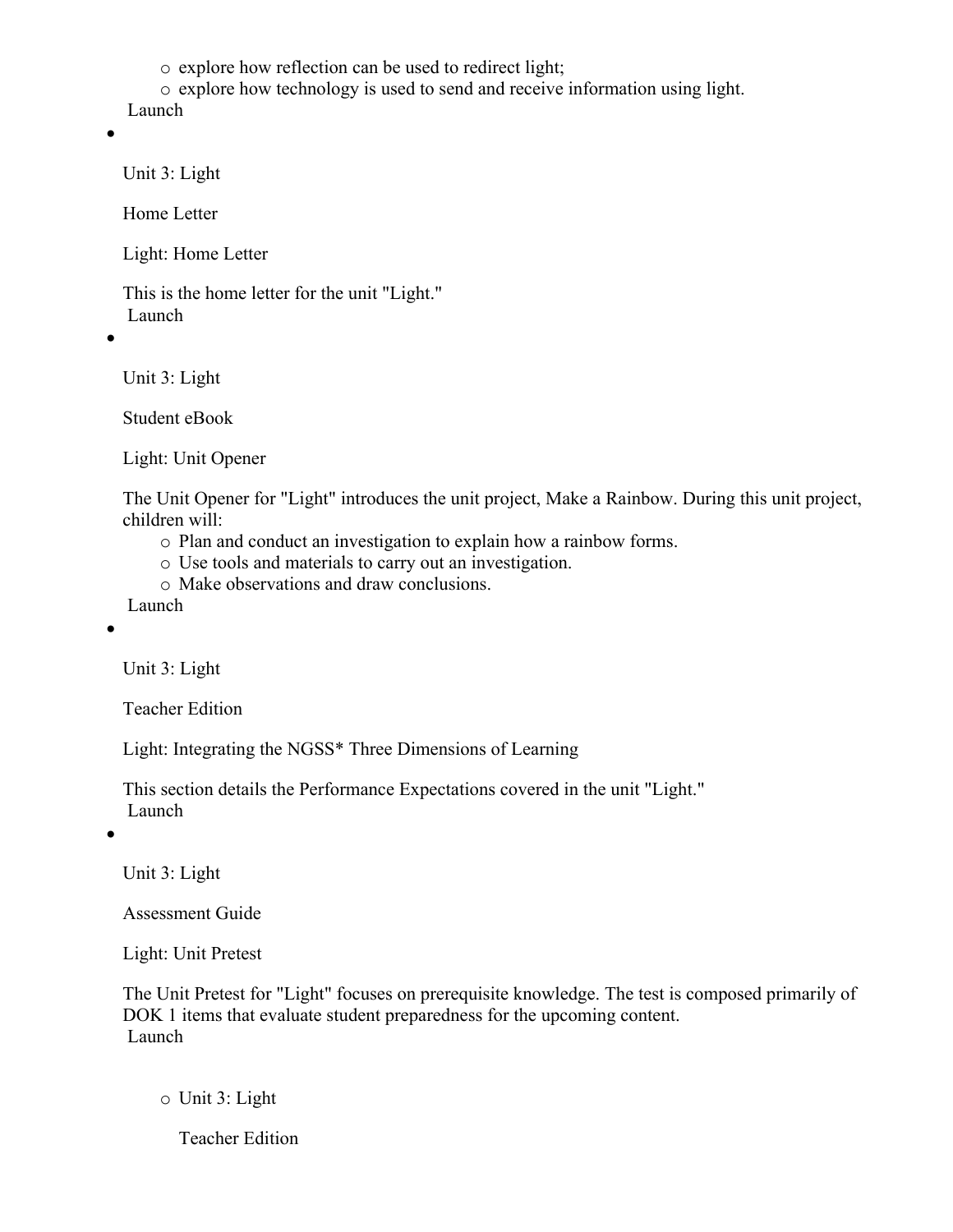Light: Unit Opener

The Unit Opener introduces the unit "Light" and the unit project, Make a Rainbow. Launch

o

Unit 3: Light

Teacher Edition

Light: Differentiate Instruction

This page provides differentiated support for this unit's Science & Engineering Leveled Readers, "What Are Forces and Energy?" and "Soccer Moves!" Launch

o

Unit 3: Light

Teacher Edition

Light: Unit Project: Make a Rainbow

During the unit project "Make a Rainbow," children will:

- Plan and conduct an investigation to explain how a rainbow forms.
- Use tools and materials to carry out an investigation.
- Make observations and draw conclusions.

Launch

o

Unit 3: Light

Assessment Guide

Light: Unit Test

The Unit Test for "Light" assesses students' ability to apply knowledge to solve problems and explain phenomena in relation to the Performance Expectations associated with the unit. In this unit, children:

- provide evidence, based on observations, of the relationship between the amount of light and how an object is seen;
- explain, using evidence based on observations, why objects that give off their own light can be seen in the dark;
- explain and demonstrate how different materials can allow different amounts of light to pass through;
- **Explain how shadows are made;**
- observe that light shines in a straight line until it hits an object;
- explore how reflection can be used to redirect light;
- explore how technology is used to send and receive information using light.

Launch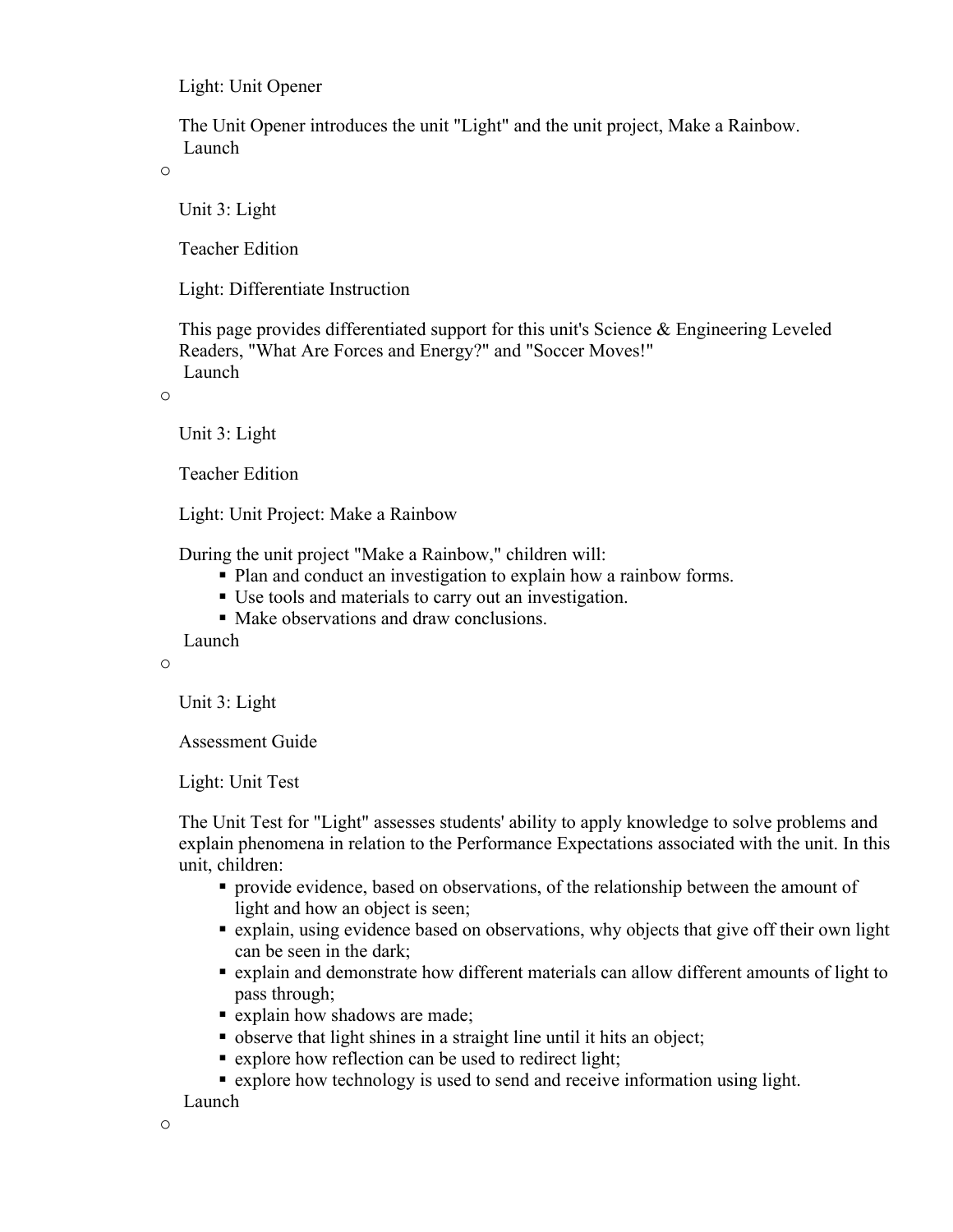Unit 3: Light

You Solve It

Message Projector (Teacher)

Teacher support materials are available for "Message Projector." During this activity, students will first construct messages that they want to project onto a screen. Then, they test out different materials for the lens of their projector and evaluate which one will best allow light to shine through. Students will test their design to see if their message is projected on the screen. Launch

o

Unit 3: Light

Unit Project Worksheet

Light: Unit Project: Make a Rainbow

This is the Unit Project worksheet for "Make a Rainbow." During this project, children will:

- Plan and conduct an investigation to explain how a rainbow forms.
- Use tools and materials to carry out an investigation.
- Make observations and draw conclusions.

Launch

o

Unit 3: Light

Student eBook

Light: Unit Performance Task: Observe Reflections

During the Performance Task "Observe Reflections," children will observe reflections in a mirror and use their observations to predict where their partner should stand in order to be visible in the mirror. They will observe the cause-and-effect relationship between where they stand and whether they are visible in the mirror.

Launch

o

Unit 3: Light

Unit Performance Task Worksheet

Light: Unit Performance Task: Observe Reflections

This is the Unit Performance Task worksheet for "Observe Reflections." During this task, children will observe reflections in a mirror and use their observations to predict where their partner should stand in order to be visible in the mirror. They will observe the cause-and-effect relationship between where they stand and whether they are visible in the mirror. Launch

o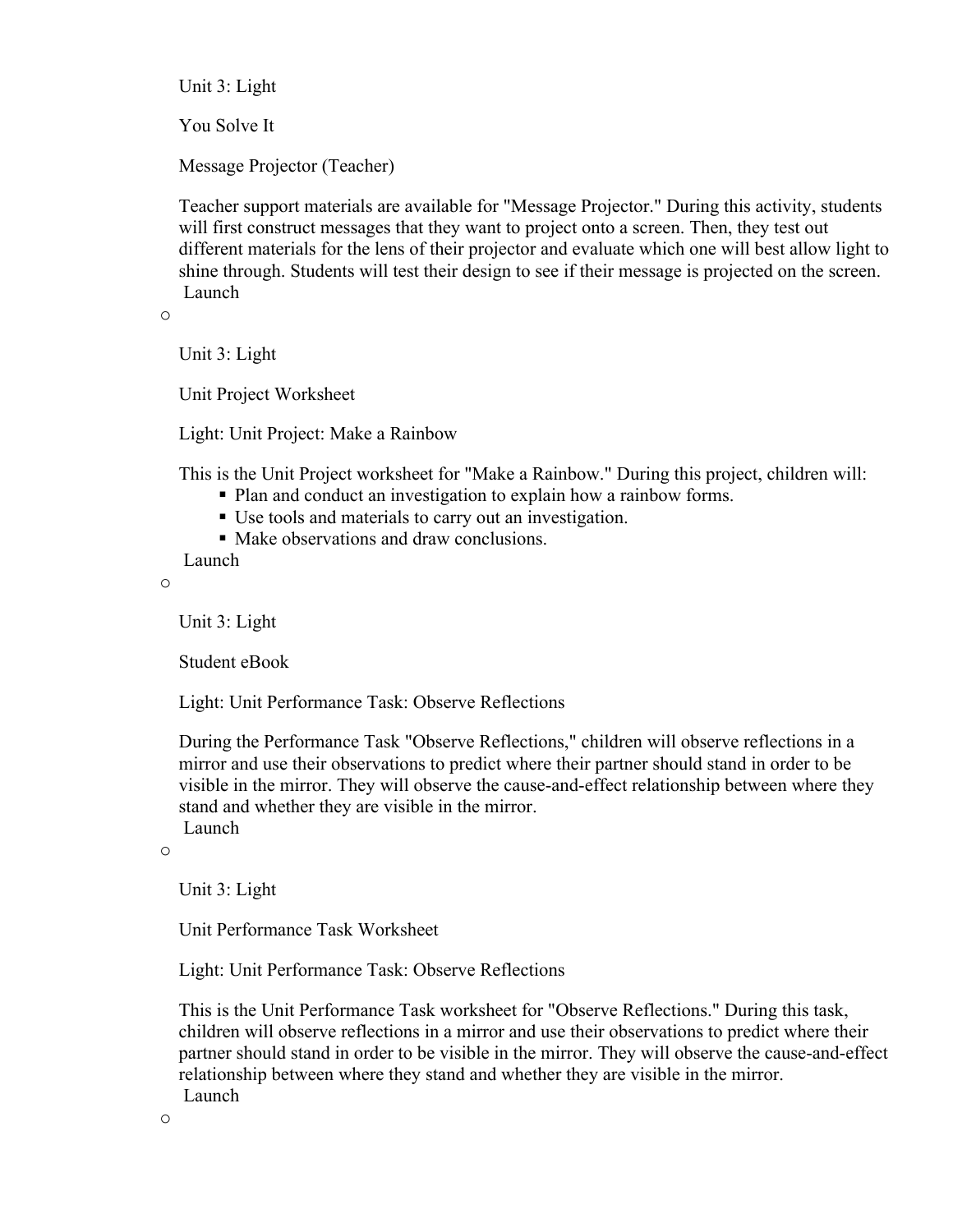Unit 3: Light

You Solve It

Message Projector

In Message Projector, students first construct messages that they want to project onto a screen. Then, they test out different materials for the lens of their projector and evaluate which one will best allow light to shine through. Students will test their design to see if their message is projected on the screen.

Launch

o

Unit 3: Light

Teacher eBook

Light: Unit Performance Task: Observe Reflections

During the Performance Task "Observe Reflections," children will observe reflections in a mirror and use their observations to predict where their partner should stand in order to be visible in the mirror. They will observe the cause-and-effect relationship between where they stand and whether they are visible in the mirror. Launch

o

Unit 3: Light

Teacher Edition

Light: Unit Review

The Unit Review assesses student understanding of key ideas and concepts from the unit "Light."

Launch

o

Unit 3: Light

Leveled Readers - Green

Enrichment: Soccer Moves!

The leveled reader "Soccer Moves!" is designed for above-level readers and can be used to extend key concepts from the unit "Light." Launch

o

Unit 3: Light

Unit Project Worksheet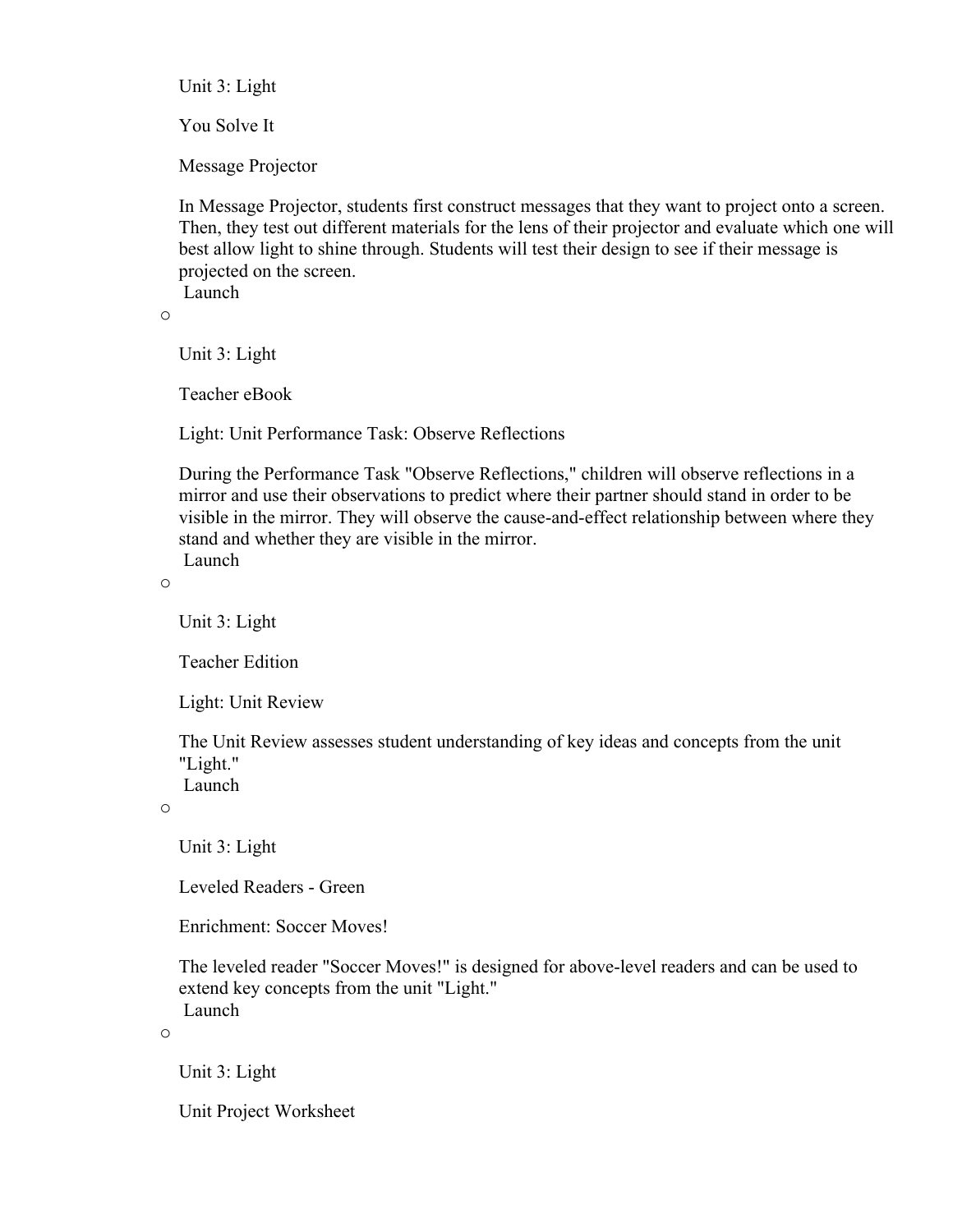Light: Unit Project: Make a Rainbow (Editable)

This is the editable Unit Project worksheet for "Make a Rainbow." During this project, children will:

- Plan and conduct an investigation to explain how a rainbow forms.
- Use tools and materials to carry out an investigation.
- Make observations and draw conclusions.

Launch

o

Unit 3: Light

Student Edition

Light: Unit Review

The Unit Review assesses student understanding of key ideas and concepts from the unit "Light."

Launch

o

Unit 3: Light

Unit Performance Task Worksheet

Light: Unit Performance Task: Observe Reflections (Editable)

This is the editable Unit Performance Task worksheet for "Observe Reflections." During this task, children will observe reflections in a mirror and use their observations to predict where their partner should stand in order to be visible in the mirror. They will observe the cause-andeffect relationship between where they stand and whether they are visible in the mirror. Launch

Unit 3: Light

Student eBook

Light: Unit Review

The Unit Review assesses student understanding of key ideas and concepts from the unit "Light." Launch

 $\blacksquare$ 

Unit 3: Light

Leveled Readers Teacher's Guide

Topic 4: Forces and Energy

The Leveled Readers Teachers Guide provides teaching strategies and support (as well as reproducible English and Spanish worksheets) for the Unit 3 readers "What Are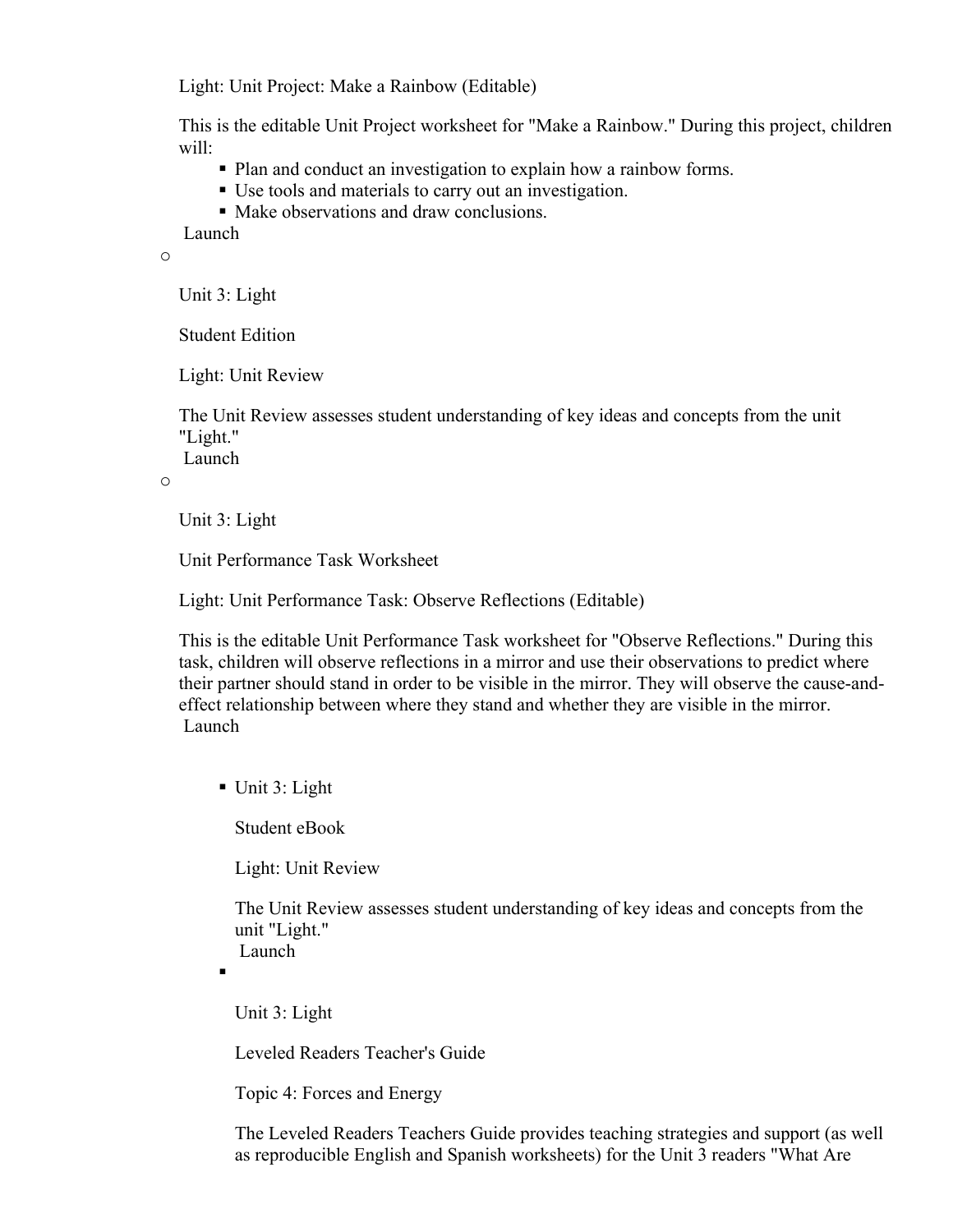Forces and Energy?" and "Soccer Moves!" On-Level and Extra-Support worksheets focus on vocabulary development, while Enrichment worksheets reinforce and enrich content. Launch

 $\blacksquare$ 

 $\blacksquare$ 

 $\blacksquare$ 

Unit 3: Light

Teacher Edition

Light: Unit Performance Task: Observe Reflections

During the Performance Task "Observe Reflections," children will observe reflections in a mirror and use their observations to predict where their partner should stand in order to be visible in the mirror. They will observe the cause-and-effect relationship between where they stand and whether they are visible in the mirror. Launch

Unit 3: Light

Leveled Readers - Blue

On-Level: What Are Forces and Energy?

The leveled reader "What Are Forces and Energy?" is designed for on-level readers and can be used to enrich key concepts from the unit "Light." Launch

Unit 3: Light

Teacher eBook

Light: Unit Review

The Unit Review assesses student understanding of key ideas and concepts from the unit "Light." Launch

 $\blacksquare$ 

 $\blacksquare$ 

Unit 3: Light

Leveled Readers - Red

Extra-Support: What Are Forces and Energy?

The leveled reader "What Are Forces and Energy?" is designed for below-level readers and can be used to reinforce key concepts from the unit "Light." Launch

Unit 3: Light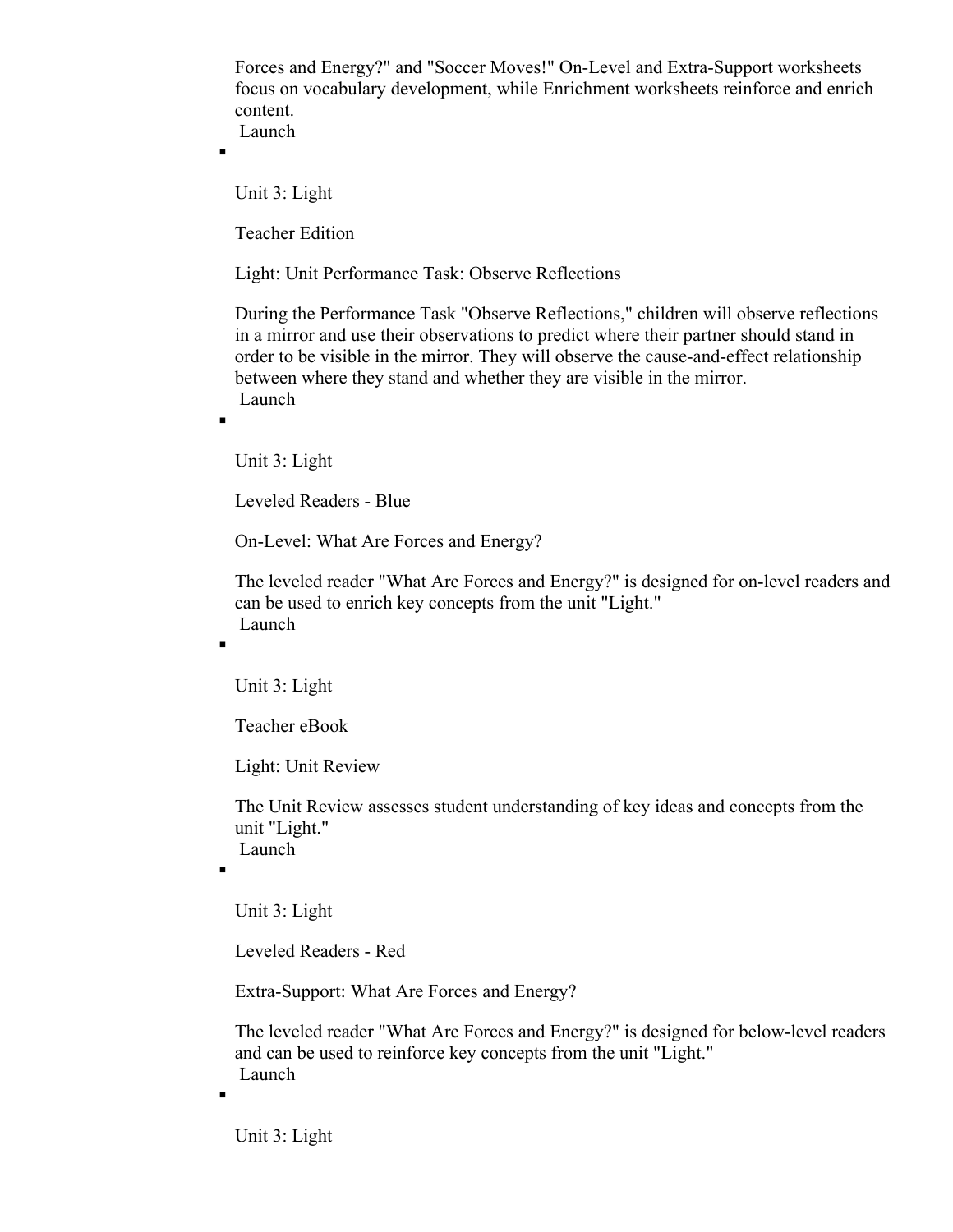Student Edition

Light: Unit Performance Task: Observe Reflections

During the Performance Task "Observe Reflections," children will observe reflections in a mirror and use their observations to predict where their partner should stand in order to be visible in the mirror. They will observe the cause-and-effect relationship between where they stand and whether they are visible in the mirror. Launch

# **Integration of Career Exploration, Life Literacies and Key Skills**

Students will establish and follow rules, routines, and responsibilities throughout the year

| CRP.K-12.CRP2        | Apply appropriate academic and technical skills.                                                                                                          |
|----------------------|-----------------------------------------------------------------------------------------------------------------------------------------------------------|
| <b>CRP.K-12.CRP5</b> | Consider the environmental, social and economic impacts of decisions.                                                                                     |
| CRP.K-12.CRP4        | Communicate clearly and effectively and with reason.                                                                                                      |
|                      | Critical thinkers must first identify a problem then develop a plan to address it to<br>effectively solve the problem.                                    |
| TECH.9.4.2.CT.1      | Gather information about an issue, such as climate change, and collaboratively brainstorm<br>ways to solve the problem (e.g., K-2-ETS1-1, 6.3.2.GeoGI.2). |
| <b>CRP.K-12.CRP9</b> | Model integrity, ethical leadership and effective management.                                                                                             |
| TECH.9.4.2.Cl.1      | Demonstrate openness to new ideas and perspectives (e.g., 1.1.2.CR1a, 2.1.2.EH.1,<br>6.1.2. Civics CM. 2).                                                |
| <b>CRP.K-12.CRP8</b> | Utilize critical thinking to make sense of problems and persevere in solving them.                                                                        |
| TECH.9.4.2.CI.2      | Demonstrate originality and inventiveness in work (e.g., 1.3A.2CR1a).                                                                                     |
| TECH.9.4.2.CT.3      | Use a variety of types of thinking to solve problems (e.g., inductive, deductive).                                                                        |
|                      | Different types of jobs require different knowledge and skills.                                                                                           |
| <b>CRP.K-12.CRP1</b> | Act as a responsible and contributing citizen and employee.                                                                                               |
| CRP.K-12.CRP6        | Demonstrate creativity and innovation.                                                                                                                    |
| CRP.K-12.CRP12       | Work productively in teams while using cultural global competence.                                                                                        |
| WRK.9.2.2.CAP.1      | Make a list of different types of jobs and describe the skills associated with each job.                                                                  |

# **Technology and Design Integration**

Students will use the design process to create a message they can project using light. Students will use the interactive textbook on the Smartboard.

| TECH.8.2.2.D.5 | Identify how using a tool (such as a bucket or wagon) aids in reducing work.                   |
|----------------|------------------------------------------------------------------------------------------------|
| TECH.8.2.2.D.1 | Collaborate and apply a design process to solve a simple problem from everyday<br>experiences. |
| TECH.8.2.2.C.1 | Brainstorm ideas on how to solve a problem or build a product.                                 |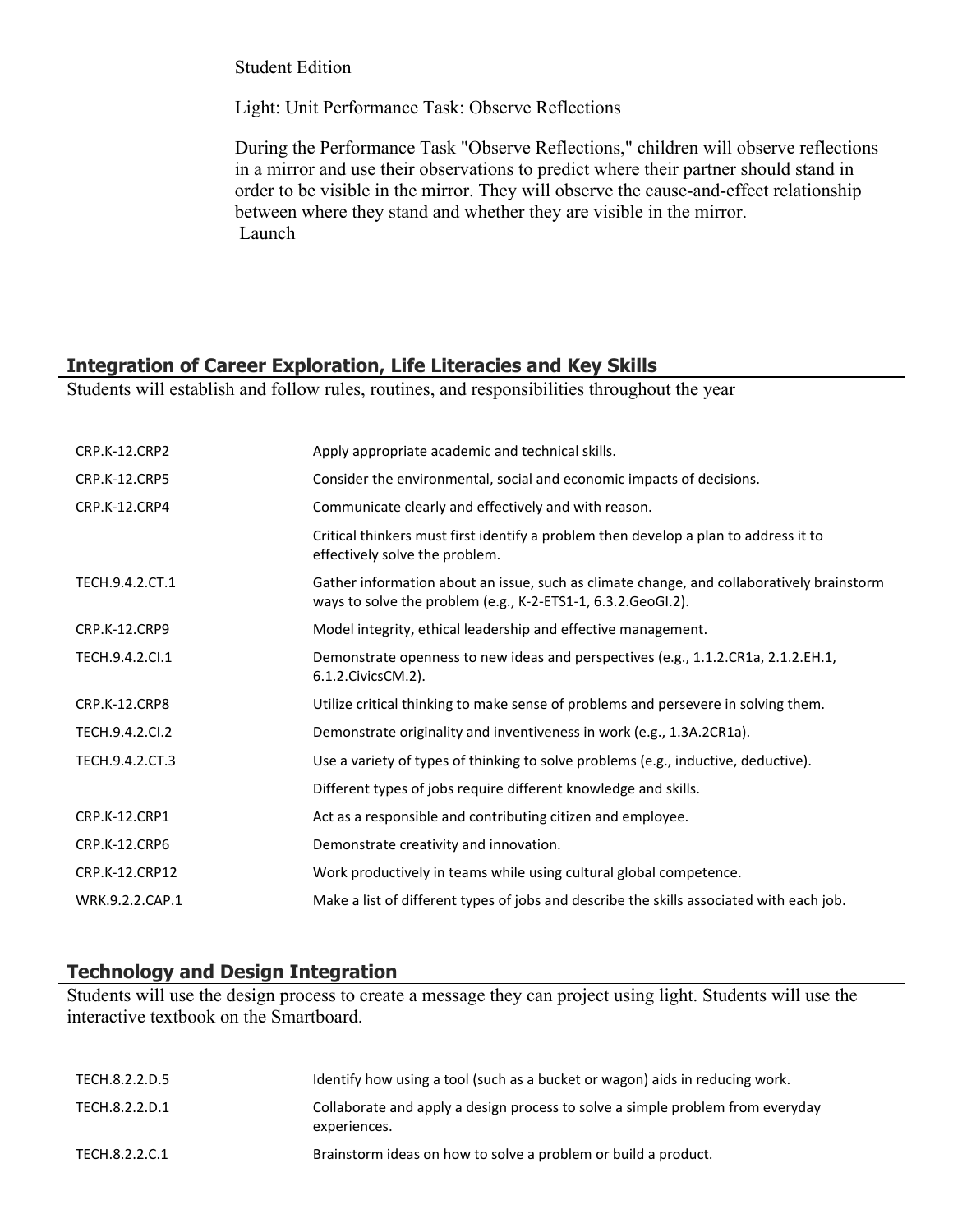| TECH.8.2.2.D.CS1 | Apply the design process.                                                                       |
|------------------|-------------------------------------------------------------------------------------------------|
| TECH.8.2.2.C.2   | Create a drawing of a product or device that communicates its function to peers and<br>discuss. |

# **Interdisciplinary Connections**

Students go to the STEM lab bi-monthly to create hands-on projects that align with the unit.

Students will listen to and read non-fiction texts about light.

| LA.RI.1.1  | Ask and answer questions about key details in a text.                                                                                                         |
|------------|---------------------------------------------------------------------------------------------------------------------------------------------------------------|
| LA.RI.1.2  | Identify the main topic and retell key details of a text.                                                                                                     |
| LA.RI.1.3  | Describe the connection between two individuals, events, ideas, or pieces of information<br>in a text.                                                        |
| LA.RI.1.4  | Ask and answer questions to help determine or clarify the meaning of words and phrases<br>in a text.                                                          |
| LA.RI.1.5  | Know and use various text features (e.g., headings, tables of contents, glossaries,<br>electronic menus, icons) to locate key facts or information in a text. |
| LA.RI.1.6  | Distinguish between information provided by pictures or other illustrations and<br>information provided by the words in a text.                               |
| LA.RI.1.8  | Identify the reasons an author gives to support points in a text and explain the application<br>of this information with prompting as needed.                 |
| LA.RI.1.9  | Identify basic similarities in and differences between two texts on the same topic (e.g., in<br>illustrations, descriptions, or procedures).                  |
| LA.RI.1.10 | With prompting and support, read informational texts at grade level text complexity or<br>above.                                                              |

# **Differentiation**

- Understand that gifted students, just like all students, come to school to learn and be challenged.
- Pre-assess your students. Find out their areas of strength as well as those areas you may need to address before students move on.
- Consider grouping gifted students together for at least part of the school day.
- Plan for differentiation. Consider pre-assessments, extension activities, and compacting the curriculum.
- Use phrases like "You've shown you don't need more practice" or "You need more practice" instead of words like "qualify" or "eligible" when referring to extension work.
- Encourage high-ability students to take on challenges. Because they're often used to getting good grades, gifted students may be risk averse.

# **Definitions of Differentiation Components**:

- o Content the specific information that is to be taught in the lesson/unit/course of instruction.
- o Process how the student will acquire the content information.
- o Product how the student will demonstrate understanding of the content.
- o Learning Environment the environment where learning is taking place including physical location and/or student grouping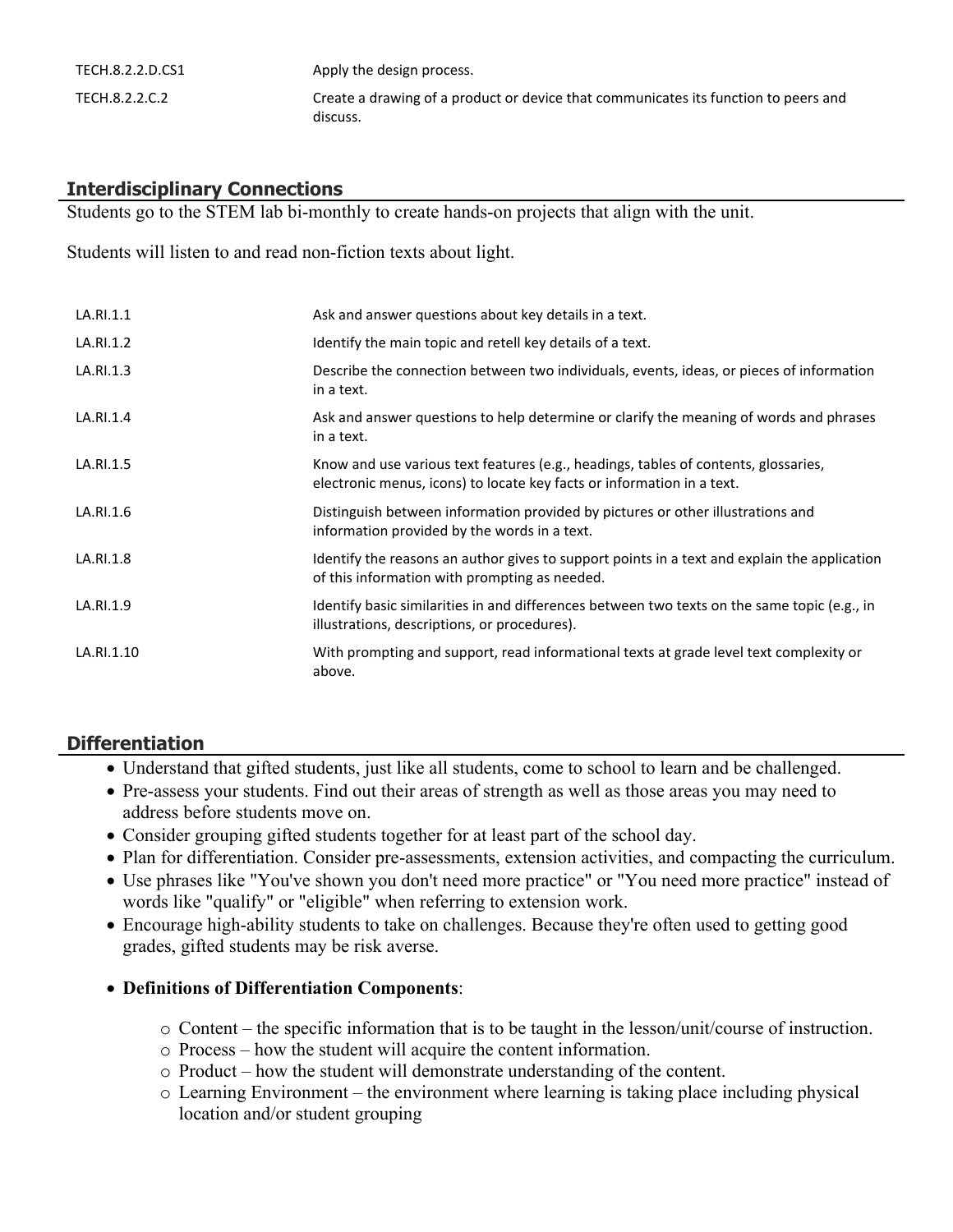See suggestions in the teacher manual for differentiation for struggling and advanced learners.

# **Modifications & Accommodations**

Refer to QSAC EXCEL SMALL SPED ACCOMMOCATIONS spreadsheet in this discipline.

#### **Modifications and Accommodations used in this unit:**

IEP and 504 accommodations will be utilized.

# **Benchmark Assessments**

**Benchmark Assessments** are given periodically (e.g., at the end of every quarter or as frequently as once per month) throughout a school year to establish baseline achievement data and measure progress toward a standard or set of academic standards and goals.

# **Schoolwide Benchmark assessments:**

Aimsweb benchmarks 3X a year

Linkit Benchmarks 3X a year

DRA

# **Additional Benchmarks used in this unit:**

Teacher will use the assessments located in the series to compare growth over time.

# **Formative Assessments**

Assessment allows both instructor and student to monitor progress towards achieving learning objectives, and can be approached in a variety of ways. **Formative assessment** refers to tools that identify misconceptions, struggles, and learning gaps along the way and assess how to close those gaps. It includes effective tools for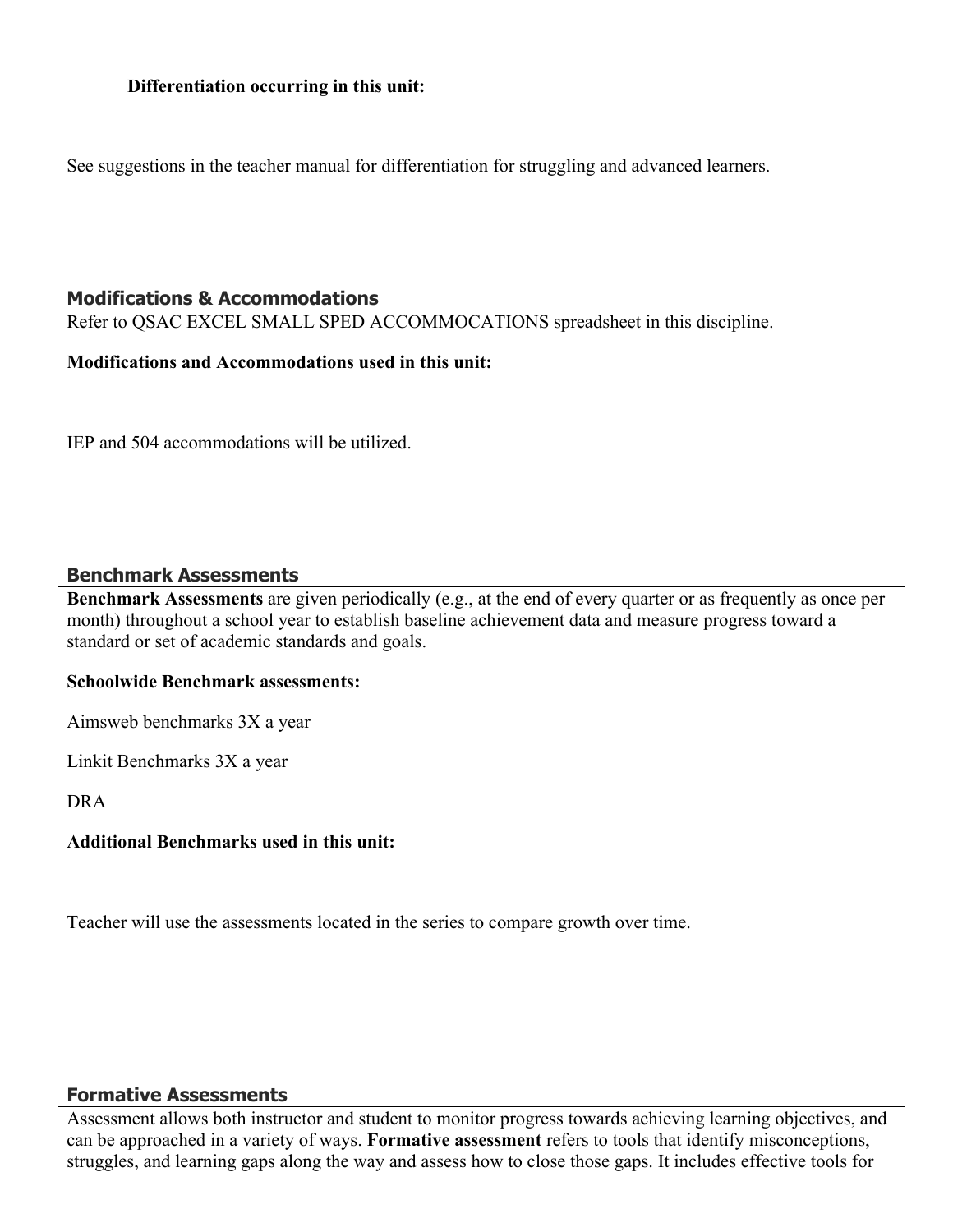helping to shape learning, and can even bolster students' abilities to take ownership of their learning when they understand that the goal is to improve learning, not apply final marks (Trumbull and Lash, 2013). It can include students assessing themselves, peers, or even the instructor, through writing, quizzes, conversation, and more. In short, formative assessment occurs throughout a class or course, and seeks to improve student achievement of learning objectives through approaches that can support specific student needs (Theal and Franklin, 2010, p. 151).

#### **Formative Assessments used in this unit:**

Self-Check and Unit Reviews

# **Summative Assessments**

**Summative assessments** evaluate student learning, knowledge, proficiency, or success at the conclusion of an instructional period, like a unit, course, or program. Summative assessments are almost always formally graded and often heavily weighted (though they do not need to be). Summative assessment can be used to great effect in conjunction and alignment with formative assessment, and instructors can consider a variety of ways to combine these approaches.

# **Summative assessments for this unit:**

Self-Check and Unit Reviews

# **Instructional Materials**

HMH Science Dimensions prgram materials

Materials listed for hands on exploration.

# **Standards**

Examples of materials could include those that are transparent (such as clear plastic), translucent (such as wax paper), opaque (such as cardboard), and reflective (such as a mirror). The idea that light travels from place to place is developed through experiences with light sources, mirrors, and shadows, but no attempt is made to discuss the speed of light.